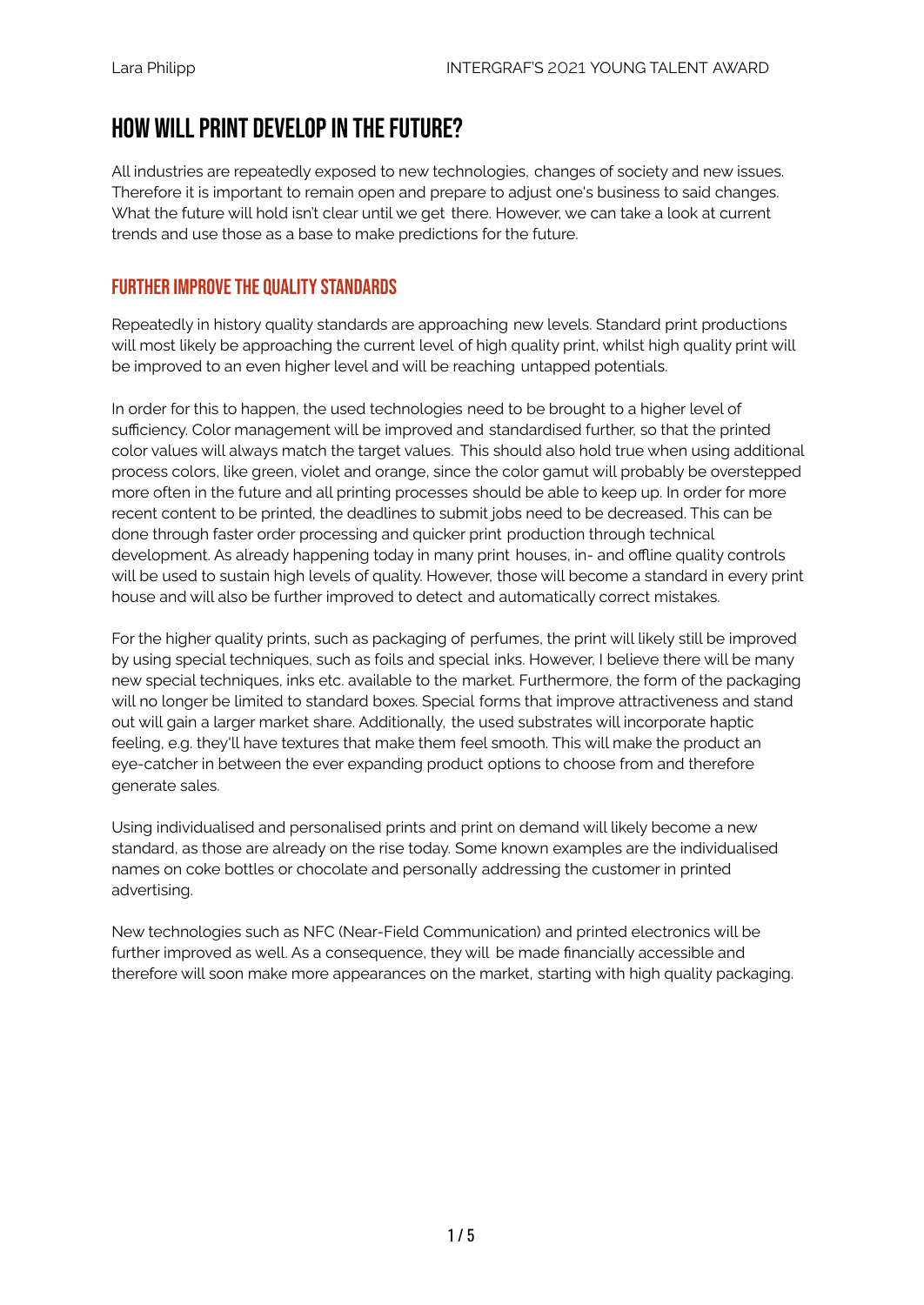#### DECREASE THE ENVIRONMENTAL IMPACT OF THE PRINT INDUSTRY

Nowadays, most of the substrates made from alternative raw materials, which claim to be environment-friendly, aren't fulfilling the high quality standards of standard paper. And many printers face problems with these substrates, for example with the folding and the ink acceptance. However, I believe that the companies providing these alternatives are aware of the issues these papers cause for the printers. Therefore I assume that there will be a time where they can be used without loss of quality.

However, the substrates aren't the only issue the print industry faces. Printing presses, inks and post press devices will likely be improved in terms of their environmental footprint as well.

Generally, it will become more standardised to reduce waste throughout the entire printing process. Many print houses already use techniques such as intelligent placement of prints on their sheets or web. Furthermore, most are correcting the incoming data to prevent having to reprint an order. But some techniques, for example foil stamping, do still cause a lot of waste and I believe there is a lot of potential to improve these types of processes.

Producing packaging and other print products that have multiple use cases is also likely to become more popular. One example which has existed for years are glasses for mustard with cartoon characters on them. Those glasses are used as drinking glasses once the mustard is empty and many households have those for their kids. My grandparents used to have a lot of them and whenever we were at their place as kids we were excited to choose a glass for the day and some of us had their favorite glass which they would always choose. This example shows that the thought of multi-use packaging, which is currently becoming a trend again, is not new. In my opinion, it is a good trend that should become a standard aspect of designing products.

Even in terms of reducing food waste, packaging can be used as a further tool to make a difference. Intelligent packaging can increase the longevity of food, which I expect to be further improved and made more financially accessible in the future. Furthermore, intelligent expiry date labels could decrease the amount of good food being thrown away at home.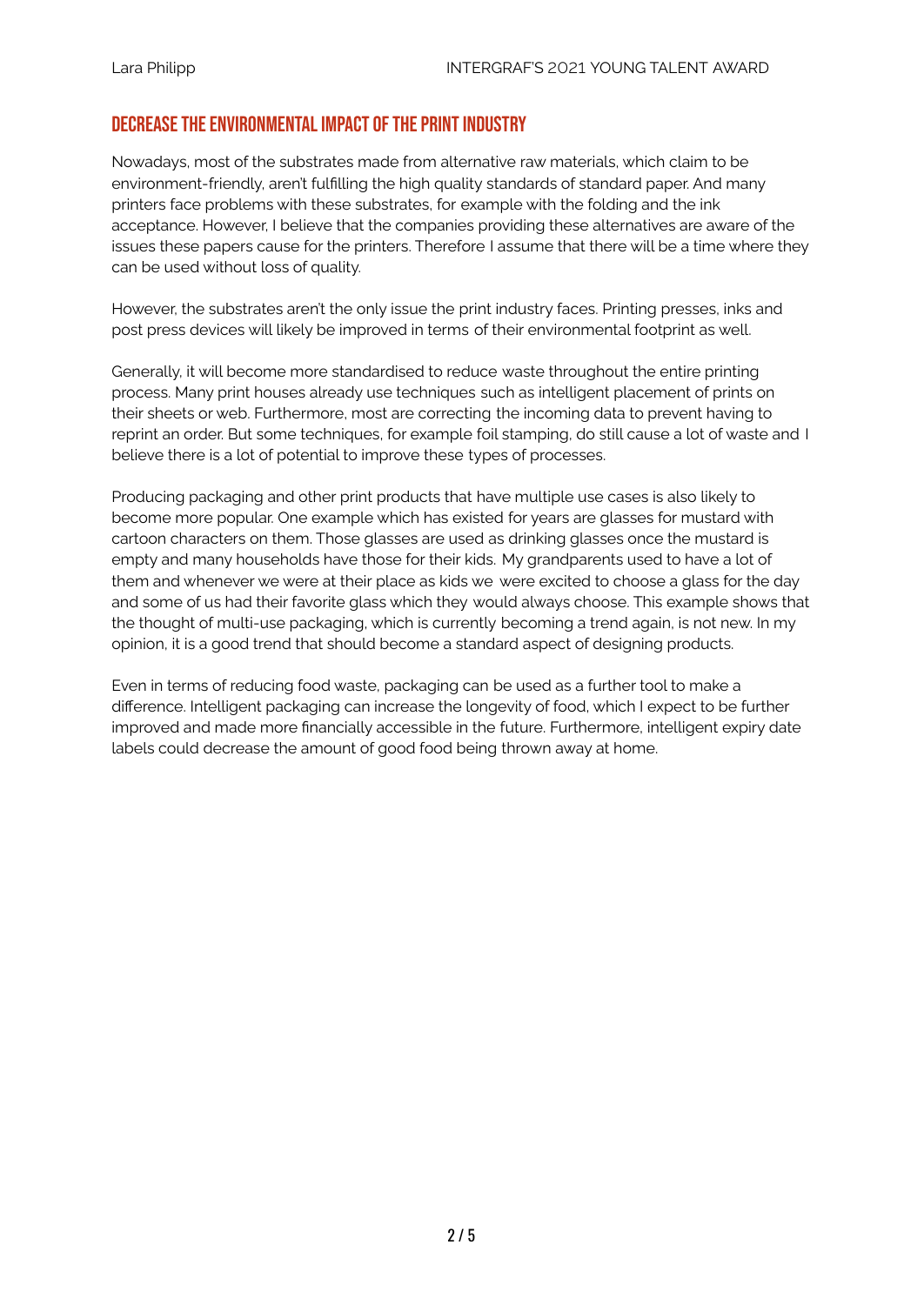# WHAT KIND OF WORKING FNVIRONMENT ARF YOU I OOKING FOR? HOW COULD A **PRINTING COMPANY PROVIDE THIS?**

In my statement I am mainly focusing on office jobs, since that is the major experience I have within the printing industry so far and I can't say too much about how to improve working on a machine from the little experience I had with that.

### **GENERALLY**

Before I get into describing my perfect working environment, I'd like to describe the aspects of the classical workspaces that led me to formulate the following alternative proposals. When I do repetitive tasks I tend to get bored easily and my motivation decreases which means I work slower and pay less attention to details. To avoid only doing repetitive tasks, I usually take on additional tasks in order to increase the number of varying aspects throughout my day. Nevertheless, the daily work still needs to get done. This in turn results in loading myself with too much work, over hours and a negative work life balance as I want to do my job excellently. Therefore, I would like to suggest a different approach, which is to switch up the work in all possible ways.

The tasks of each person should be managed individually. Everyone should have their personal tasks, like in any other business, but these shouldn't take up their whole working hours. To fill up their additional hours, everyone should have some choices available. There could be some projects and some regular tasks which everyone could technically do. Whoever doesn't have enough projects to fill up the additional time will then take care of the regular tasks instead. The project would have an allocated timespan and group size. All the employees could then sign up for the projects they'd like to do, rating them from favorite to least favorite. A project manager would then decide who gets to do which project. This way, the employees constantly switch up their work according to their preferences and get to work with different co-workers. This could also be perfected by analysing who is which type of team worker and then building the groups accordingly, since some personality types could clash. Managers might want to form their employees and intentionally let people of opposite types work together from time to time though. Example of how this could look like:

In terms of hierarchies and work relationships, I prefer low hierarchies and calling my co-workers by their first names. However, some people need hierarchies to work properly and as long as the hierarchies were created for understandable reasons, I am not opposed to it either. In order to grow relationships between the colleagues, bonding activities can be scheduled. Some companies are already offering that. Instead of prescribing activities, it would be best for the companies to suggest fun activities and let the employees make the final decision.

I want the work environment to be respectful, open and kind. Since the employees are spending the majority of their time in the office, I think it is of utmost importance to feel good and welcome there. If anyone is bullied or toxic work environments exist, there need to be fair and effective consequences, as well as some sort of support for the person who was bullied.

In terms of dress code, I suppose it would be important to have some freedom to express oneself. I know this can't be fully granted for all workplaces and that's understandable. Generally speaking, there shouldn't be any targeted restrictions for people with physically visible differences such as tattoos, colored hair, skin color and ethnicity. I have none of the mentioned, but I feel like these are still, even nowadays, reasons some get treated differently.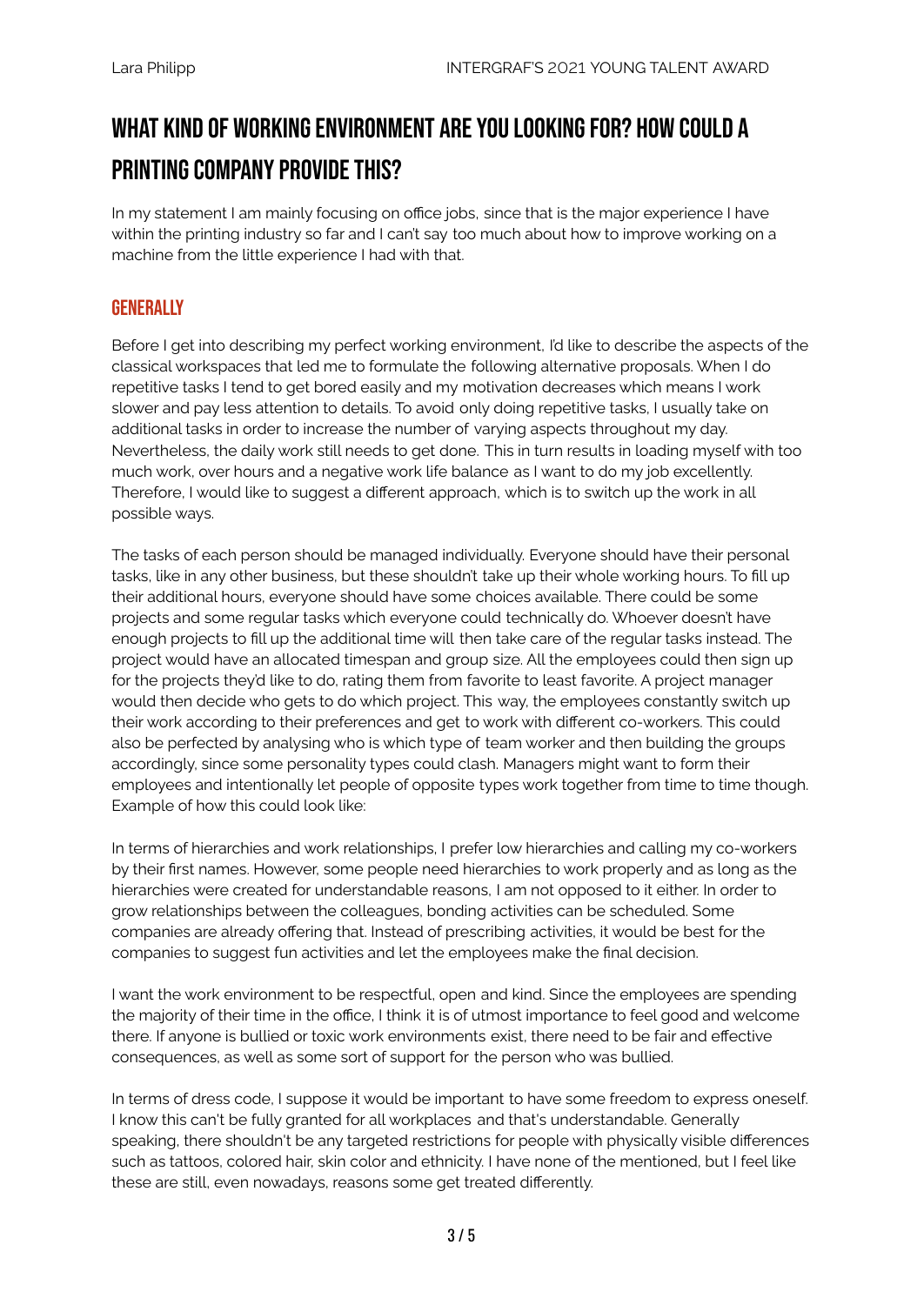The pay should be fair and openly discussed. I don't want to work in an environment where I need to argue in order to get the money I deserve, I expect my work to be respected and appreciated. One should get paid enough to be able to live comfortably and maybe even help support their parents or kids with only that one income stream. This of course varies greatly depending on where the print company is located, e.g. how high the rent and living costs are in that area, and what kind of support the country or state already provides in terms of e.g. child benefits, rents.

Today, flexible working hours as well as working from home (if possible on that day) should be a standard option for work which also shouldn't get paid less.

There should be clear incentives to improve the work one puts in. But when one works more than their original job entailed, they should be given a promotion without them having to argue for it. There should be openly accessible measurements in place that everyone can use to see how well and how much they work. This way, there would be no differences in pay based on gender, age, race etc. but only their work ethic and what they offer to the company.

## **OFFICE**

In my opinion, every employee should be equipped with a laptop or tablet, the required software and some headphones which can be used to attend calls, meetings, online conferences or even listen to music. I know there is a stigma that young people listening to music are considered unproductive. However, in my experience it has the opposite effect. I, for example, have a better time concentrating when listening to lofi hip hop or movie soundtracks, in fact I am listening to lofi hip hop writing this essay. When a deadline approaches quickly and I need to work fast, I listen to game soundtracks. And when I do a repetitive task, I would usually get unmotivated and would work slower and slower as time progresses. However, when I listen to music, I work way faster and don't lose my motivation. And I know that I am by far not the only one who uses different types of music to improve their work, so I believe that most companies could profit from allowing their employees to listen to music and/or white noise.

In terms of sitting on the same desk and same chair all the time, there is also some improvement I'd like to bring forth. First up, there should be enough standard desks with ergonomic chairs. Everyone should be able to create their work space in a way that makes them feel comfortable. But I believe providing different types of seating is the way to go. When I work from home, I use different places to work from, such as my bed, my couch, my dinner table and of course my desk. Imagine an open office with different types of seating areas with different moods, some being motivational, some minimalistic. All equipped with the necessary connectors to plug in the laptop or tablet. Additionally, some closed offices are needed for when one needs to work in a completely silent environment, for group works or conferences.